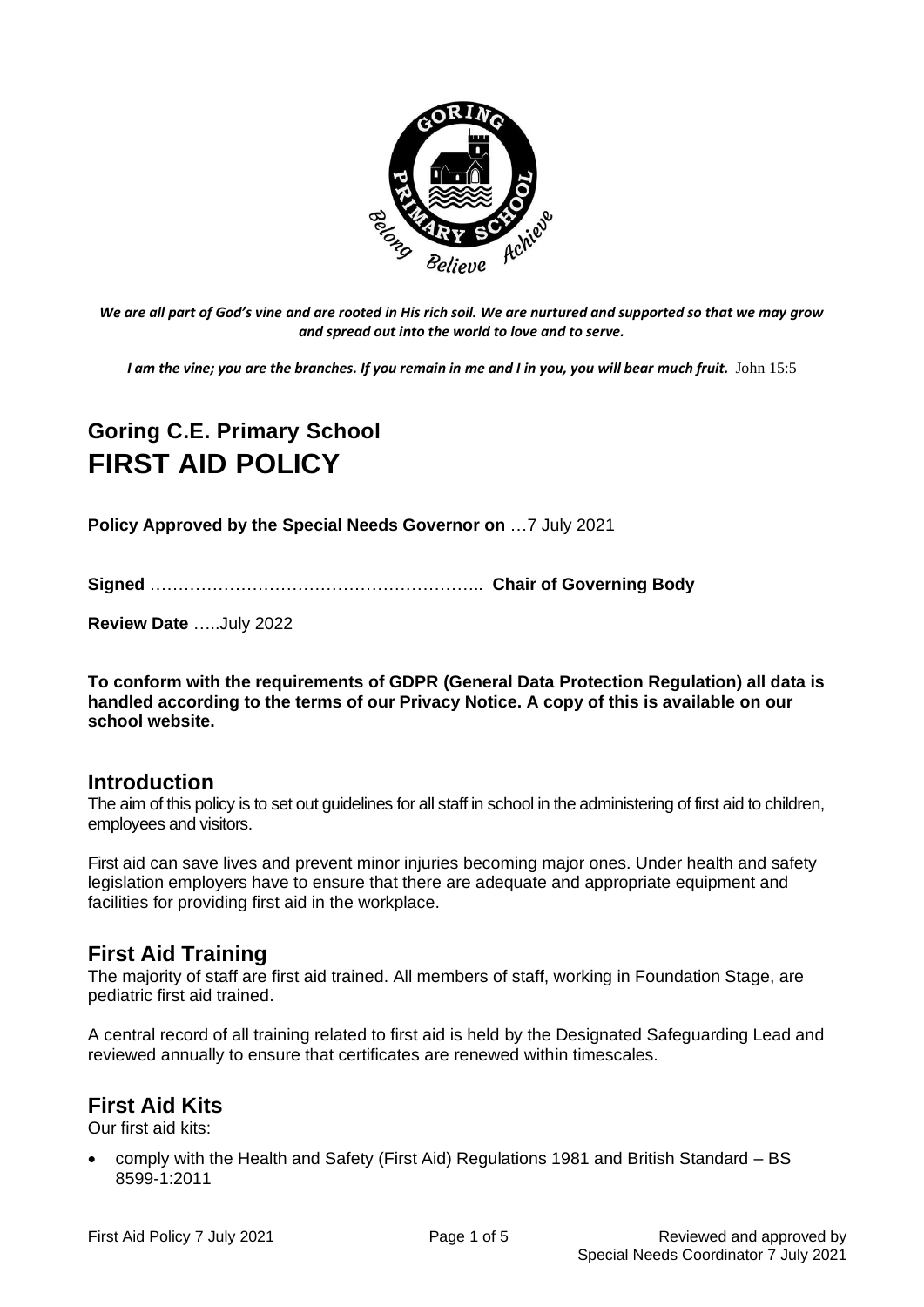- Include assorted hypo-allergenic plasters, disposable sterile triangular bandages, eye pads, medium-sized dressings, large-sized dressings, cleansing wipes, vinyl gloves, microporous tape and instant cold packs.
- Each class has its own first aid kit and Teaching Assistants replenish these on a regular basis.
- The school administrator is responsible for ensuring that the medical equipment in the medical room is in date and that there are full supplies. The school administrator also replenishes the first aid kits in the medical room and PE hall.
- The first aid kits are easily accessible to adults and are kept out of the reach of children.

#### **Accident books**

The online accident book is kept electronically on the school server. All accidents are recorded in the accident book.

Our electronic accident book keeps a record of any first aid treatment given by first aiders and other members of staff. Accident records are completed on the same day of the incident, and include:

- date, time and place of the incident
- name of the injured or ill person
- details of the injury or illness and first aid given
- what happened to the person immediately afterwards (for example, whether they went home, went back to class, or went to hospital).

The information in the electronic accident book can help the school identify accident trends and possible areas for improvement in the control of health and safety risks. It can also be used for reference in future first-aid need assessments, and for insurance and investigative purposes.

Parents must be informed, where reasonable to do so, of any accidents, injuries sustained and/or first aid treatment given to their child whilst in school. The school administrator will contact the parent to inform them of what happened and recommended next steps.

The headteacher will follow the health and safety procedures and will report any notifiable accidents by RIDDOR.

### **Medical Emergencies**

The school will call an ambulance before contacting parents if a child becomes seriously ill – this applies to all children and not only those with health care plans.

The school will arrange for a competent member of staff to travel to hospital in an ambulance and act in loco parentis until the parents arrive. The member of staff in loco parentis will have the right to sanction emergency procedures as advised by medical staff in the ambulance or at the hospital.

For those pupils who have known medical conditions, all members of staff who have contact with them will be informed in advance about the best course of action should they become seriously ill and need emergency treatment. The child and the parents will be informed about the school's arrangements and there will be details in the plan if appropriate.

#### **Sickness**

We follow the guidance produced by the Public Health Agency 'Guidance on infectious control in schools and other childcare settings.' should a child become ill. If a child becomes ill during school time, we will contact the child's parents or other authorized adult, and the child will need to be collected immediately.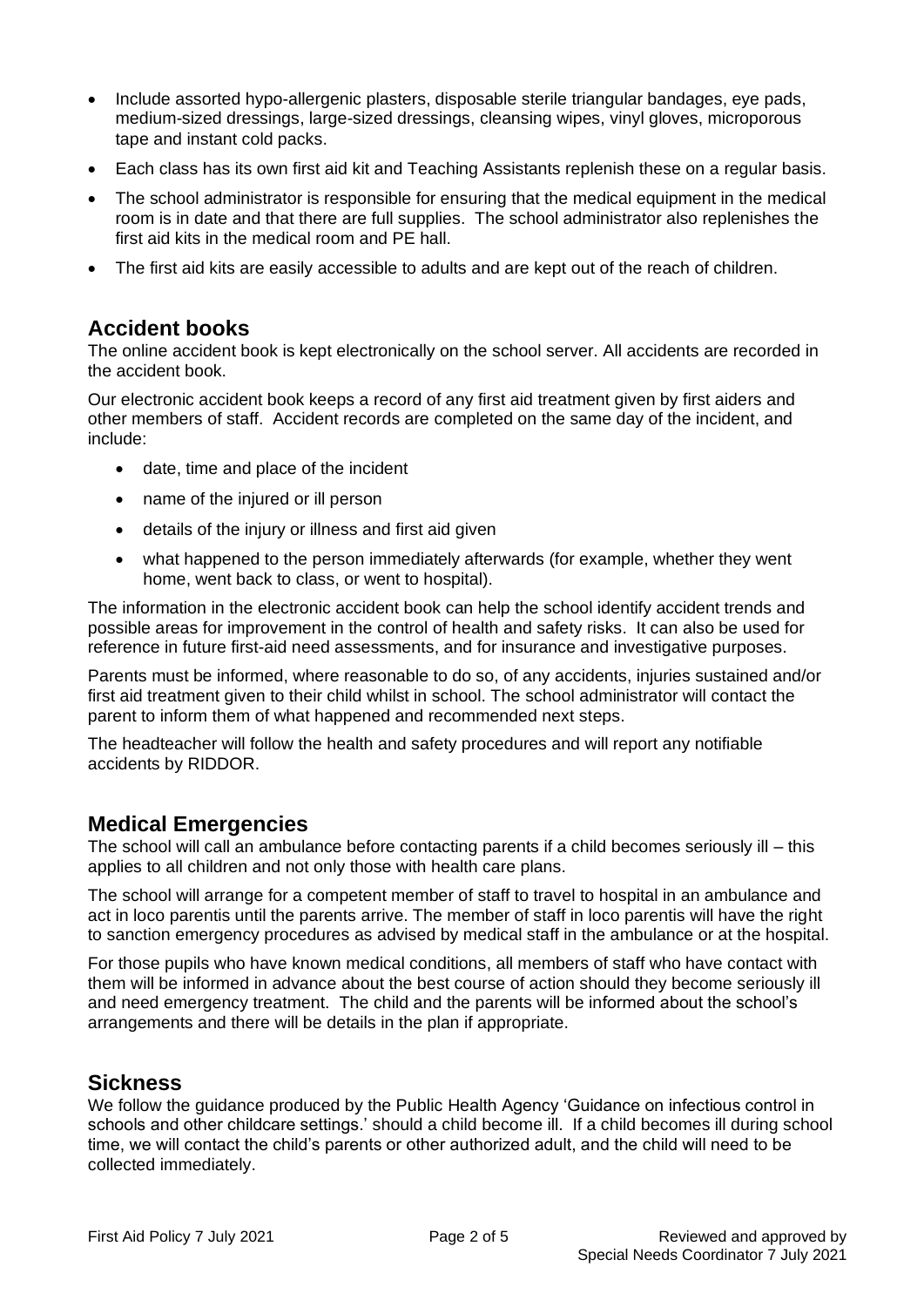# **Treatment of injuries**

Following an accident, the First Aider is to take charge of the first aid administration/emergency treatment commensurate with their training. Following their assessment of the injured person, they are to administer appropriate first aid and make a balanced judgement as to whether there is a requirement to call an ambulance.

The First Aider should call an ambulance on the following occasions:

- in the event of a significant injury or head injury
- if bleeding cannot be controlled
- in the event of a period of unconsciousness
- whenever the first aider is unsure of the severity of the injuries

#### **Head Injuries in children**

Children often fall and bang themselves, and thankfully most bangs to the head are harmless events and can be dealt with by the supervising adult by applying an instant ice pack for the child's own comfort.

Parents/Carers must be contacted if the child has a visible or grazed bump to the head.

All head bumps must be recorded in the online accident book and the 'bump to the head' slip sent home informing parents of the accident. It is the responsibility of the first aider dealing with the head bump to contact the parent (or ask the school administrator to contact the parents), complete the bump to the head slip and also inform the class teacher.

Emergency First Aiders should be sought if the child:

- becomes unconscious
- is vomiting or shows signs of drowsiness
- has a persistent headache
- complains of blurred or double vision
- is bleeding from the nose or ear; and/or
- has pale yellow fluid from the nose or ear.

If any of the above symptoms occur in a child who has had a bang to the head, urgent medical attention is needed. Parents should be contacted and the emergency services too.

In the event of an accident in which the child cannot stand up unaided, he/she should be left in the position that he/she was found so long as it is safe to do so, and the emergency first aider must be called immediately to assess the situation.

### **Suspected breaks/fractures**

The three most common signs of a broken (fractured) bone are:

- Pain
- Swelling
- Deformity

If the person is conscious, prevent any further pain or damage by keeping the fracture as still as possible. Once this has been done, the First Aider should decide whether the best way to get them to hospital is by ambulance or car.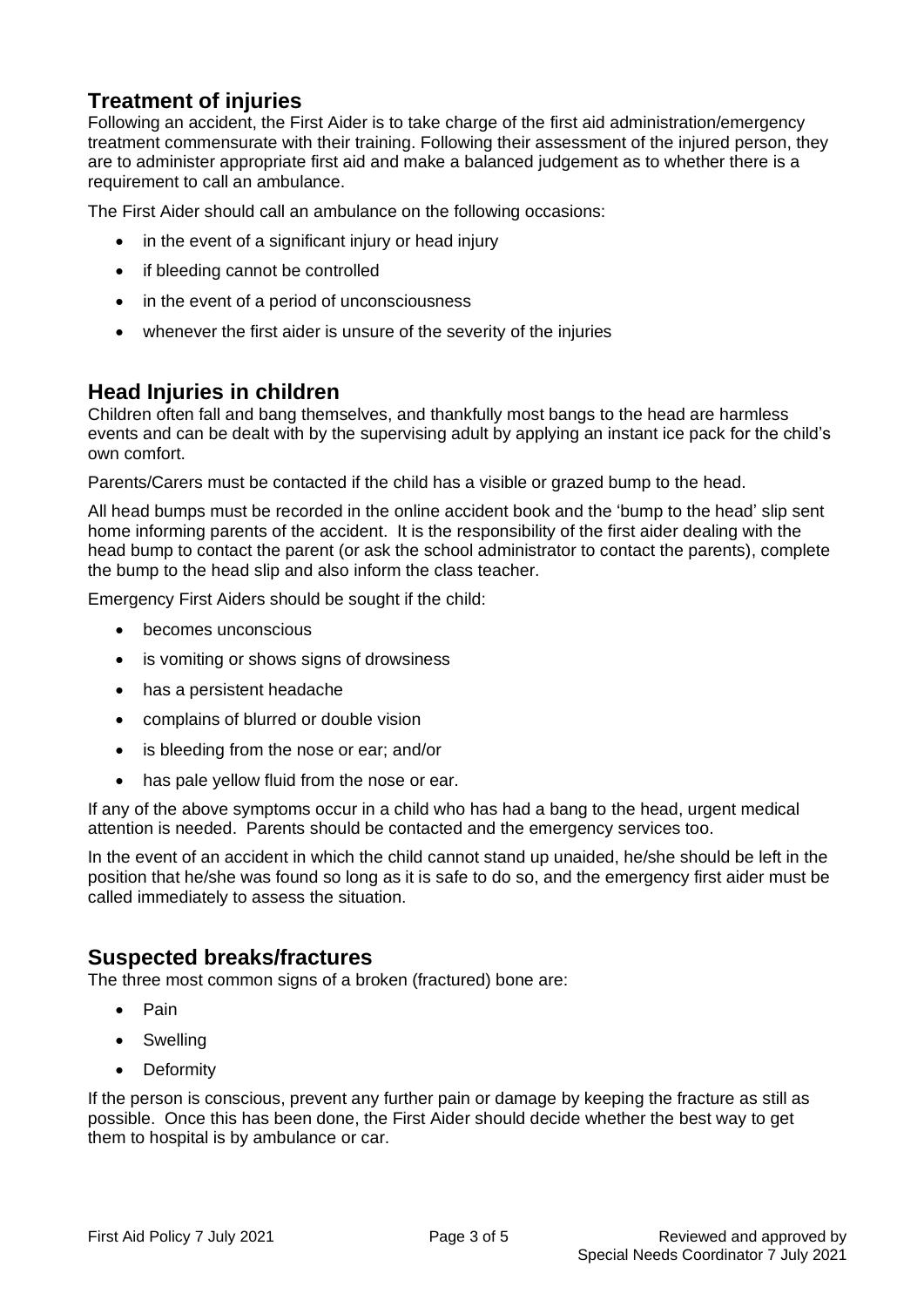An ambulance is normally required if:

- they are in a lot of pain and in need of strong painkilling medication
- it is obvious they have a broken leg
- you suspect they have injured or broken their back

In the case of an open fracture:

- cover the wound with a sterile dressing and secure it with a bandage
- apply pressure around the wound to control any bleeding
- support the injured body part to stop it from moving.
- call 999 or 112 for medical help.

First Aid training states that clothing should only be removed if absolutely necessary. Where clothing needs to be removed which could cause a safeguarding issue then two members of staff should be present. Only one needs to be first aid trained. However, if waiting for a second member of staff puts a child's life in danger then the first aider should not withhold treatment.

## **Disposing of blood**

Blooded items should be placed in the yellow clinical waste bags and disposed of in the sanitary bin in the female staff toilets.

## **Splinters**

Splinters can be removed if they are small, and you can see the angle it went in but not if they are embedded or in a joint. They must be extracted in the same direction they went in. Sterile singleuse tweezers are stored in the medical equipment supply cupboard in the medical room.

### **Ice Packs**

Instant ice packs are single-use only and for the treatment of sprains, strains and bruises and must be kept out of children's reach. These are stored in the medical room. Ideally an ice pack should be applied within 5 -10 minutes of the injury occurring. The pack must be wrapped in a hand towel to prevent cold burns and applied to the injured area for 20 - 30 minutes and repeated every 2 to 3 hours for the next 24 – 48 hours. Emergency first aiders must check the colour of the skin after 5 minutes of applying the pack. If the skin is bright red or pink, remove the pack.

Do not use ice:

- if the casualty is diabetic
- over areas of skin that are in poor condition
- over areas of skin with poor sensation to heat or cold
- areas with known poor circulation
- in the presence of visible or know infection(s)

## **Asthma**

Each child who has been diagnosed with Asthma should have an inhaler and 2 spacers. These are kept in the child's classroom along with their individual Asthma Plan which is completed by their parents at the start of every new academic year.

Inhalers should accompany the child if they are attending a school trip or sporting event off-site.